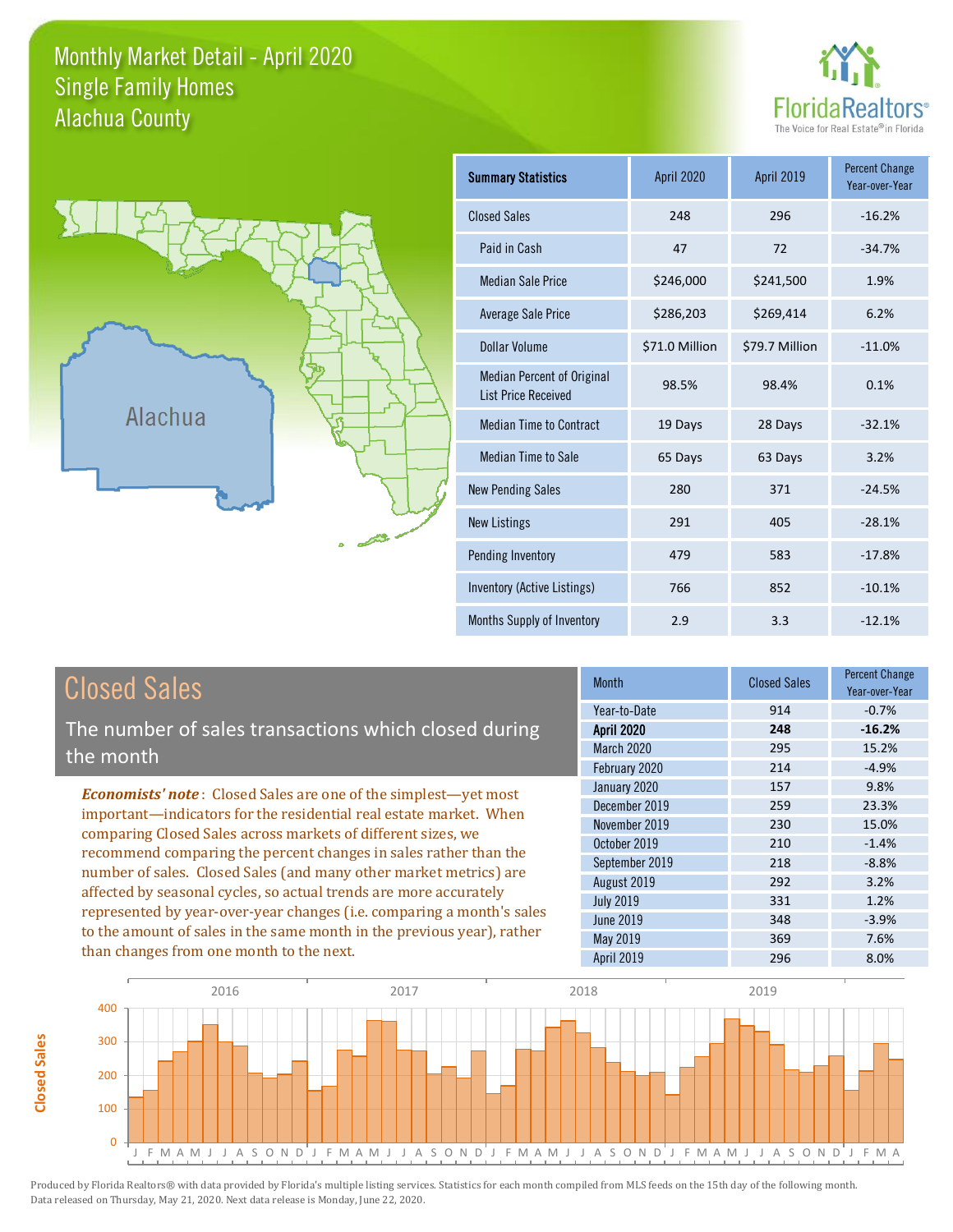

# Closed Sales by Sale Price

The number of sales transactions which closed during the month

*Economists' note:* Closed Sales are one of the simplest—yet most important—indicators for the residential real estate market. When comparing Closed Sales across markets of different sizes, we recommend comparing the percent changes in sales rather than the number of sales. Closed Sales (and many other market metrics) are affected by seasonal cycles, so actual trends are more accurately represented by year-over-year changes (i.e. comparing a month's sales to the amount of sales in the same month in the previous year), rather than changes from one month to the next.

| Sale Price            | <b>Closed Sales</b> | <b>Percent Change</b><br>Year-over-Year |
|-----------------------|---------------------|-----------------------------------------|
| Less than \$50,000    | 4                   | 100.0%                                  |
| $$50,000 - $99,999$   | 8                   | $-42.9%$                                |
| $$100,000 - $149,999$ | 17                  | $-55.3%$                                |
| $$150,000 - $199,999$ | 41                  | $-18.0%$                                |
| \$200,000 - \$249,999 | 61                  | 17.3%                                   |
| \$250,000 - \$299,999 | 30                  | $-43.4%$                                |
| \$300,000 - \$399,999 | 46                  | $-2.1%$                                 |
| \$400,000 - \$599,999 | 30                  | 11.1%                                   |
| \$600,000 - \$999,999 | 11                  | 10.0%                                   |
| \$1,000,000 or more   | ი                   | $-100.0\%$                              |



# Median Time to Contract by Sale Price The median number of days between the listing date

and contract date for all Closed Sales during the month

*Economists' note* : Like Time to Sale, Time to Contract is a measure of the length of the home selling process calculated for sales which closed during the month. The difference is that Time to Contract measures the number of days between the initial listing of a property and the signing of the contract which eventually led to the closing of the sale. When the gap between Median Time to Contract and Median Time to Sale grows, it is usually a sign of longer closing times and/or declining numbers of cash sales.

| <b>Sale Price</b>     | Median Time to<br>Contract | <b>Percent Change</b><br>Year-over-Year |
|-----------------------|----------------------------|-----------------------------------------|
| Less than \$50,000    | 21 Days                    | $-66.1%$                                |
| $$50,000 - $99,999$   | 21 Days                    | 31.3%                                   |
| $$100,000 - $149,999$ | 25 Days                    | 0.0%                                    |
| $$150,000 - $199,999$ | 6 Days                     | $-73.9%$                                |
| \$200,000 - \$249,999 | 14 Days                    | $-56.3%$                                |
| \$250,000 - \$299,999 | 17 Days                    | $-5.6%$                                 |
| \$300,000 - \$399,999 | 20 Days                    | $-42.9%$                                |
| \$400,000 - \$599,999 | 20 Days                    | $-66.7%$                                |
| \$600,000 - \$999,999 | 53 Days                    | 29.3%                                   |
| \$1,000,000 or more   | (No Sales)                 | N/A                                     |



Produced by Florida Realtors® with data provided by Florida's multiple listing services. Statistics for each month compiled from MLS feeds on the 15th day of the following month. Data released on Thursday, May 21, 2020. Next data release is Monday, June 22, 2020.

**Median Time to Contract**

**Median Time to Contract**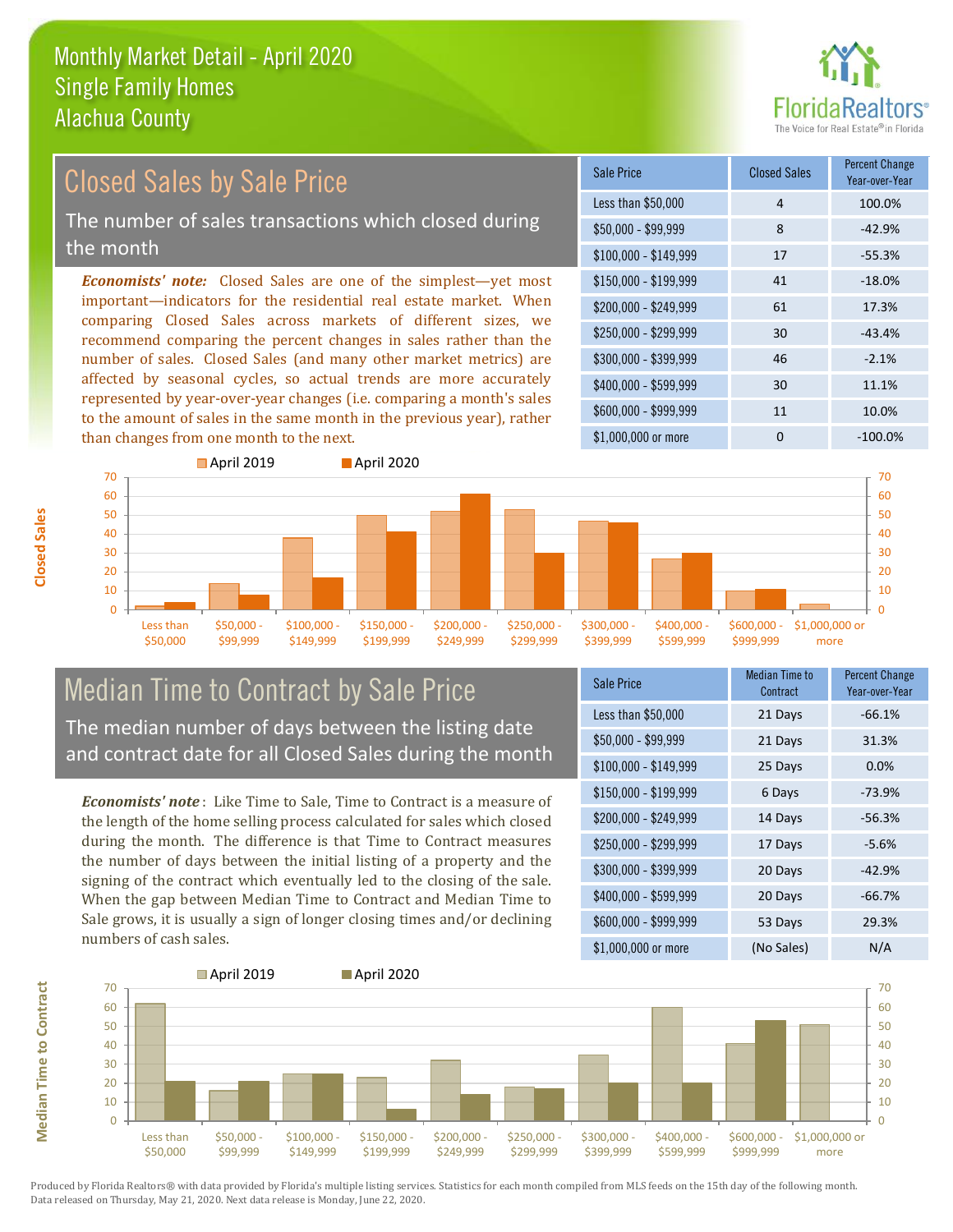

# New Listings by Initial Listing Price

The number of properties put onto the market during the month

*Economists' note:* New Listings tend to rise in delayed response to increasing prices, so they are often seen as a lagging indicator of market health. As prices rise, potential sellers raise their estimations of value—and in the most recent cycle, rising prices have freed up many potential sellers who were previously underwater on their mortgages. Note that in our calculations, we take care to not include properties that were recently taken off the market and quickly relisted, since these are not really *new* listings.

| <b>Initial Listing Price</b> | <b>New Listings</b> | <b>Percent Change</b><br>Year-over-Year |
|------------------------------|---------------------|-----------------------------------------|
| Less than \$50,000           | $\overline{2}$      | $-50.0%$                                |
| $$50,000 - $99,999$          | 9                   | $-43.8%$                                |
| $$100,000 - $149,999$        | 20                  | $-31.0%$                                |
| $$150,000 - $199,999$        | 31                  | $-59.7%$                                |
| \$200,000 - \$249,999        | 68                  | $-15.0%$                                |
| \$250,000 - \$299,999        | 43                  | $-37.7%$                                |
| \$300,000 - \$399,999        | 75                  | 13.6%                                   |
| \$400,000 - \$599,999        | 33                  | $-23.3%$                                |
| \$600,000 - \$999,999        | 8                   | $-52.9%$                                |
| \$1,000,000 or more          | $\mathfrak{p}$      | $-50.0\%$                               |



## Inventory by Current Listing Price The number of property listings active at the end of the month

*Economists' note* : There are a number of ways to define and calculate Inventory. Our method is to simply count the number of active listings on the last day of the month, and hold this number to compare with the same month the following year. Inventory rises when New Listings are outpacing the number of listings that go off-market (regardless of whether they actually sell). Likewise, it falls when New Listings aren't keeping up with the rate at which homes are going off-market.

| <b>Current Listing Price</b> | Inventory | Percent Change<br>Year-over-Year |
|------------------------------|-----------|----------------------------------|
| Less than \$50,000           | 3         | $-62.5%$                         |
| $$50,000 - $99,999$          | 22        | $-42.1%$                         |
| $$100,000 - $149,999$        | 43        | $-8.5%$                          |
| $$150,000 - $199,999$        | 51        | $-42.7%$                         |
| \$200,000 - \$249,999        | 91        | $-22.2%$                         |
| \$250,000 - \$299,999        | 117       | $-11.4%$                         |
| \$300,000 - \$399,999        | 214       | 18.9%                            |
| \$400,000 - \$599,999        | 131       | $-7.1%$                          |
| \$600,000 - \$999,999        | 72        | $-1.4%$                          |
| \$1,000,000 or more          | 22        | $-18.5%$                         |



Produced by Florida Realtors® with data provided by Florida's multiple listing services. Statistics for each month compiled from MLS feeds on the 15th day of the following month. Data released on Thursday, May 21, 2020. Next data release is Monday, June 22, 2020.

**Inventory**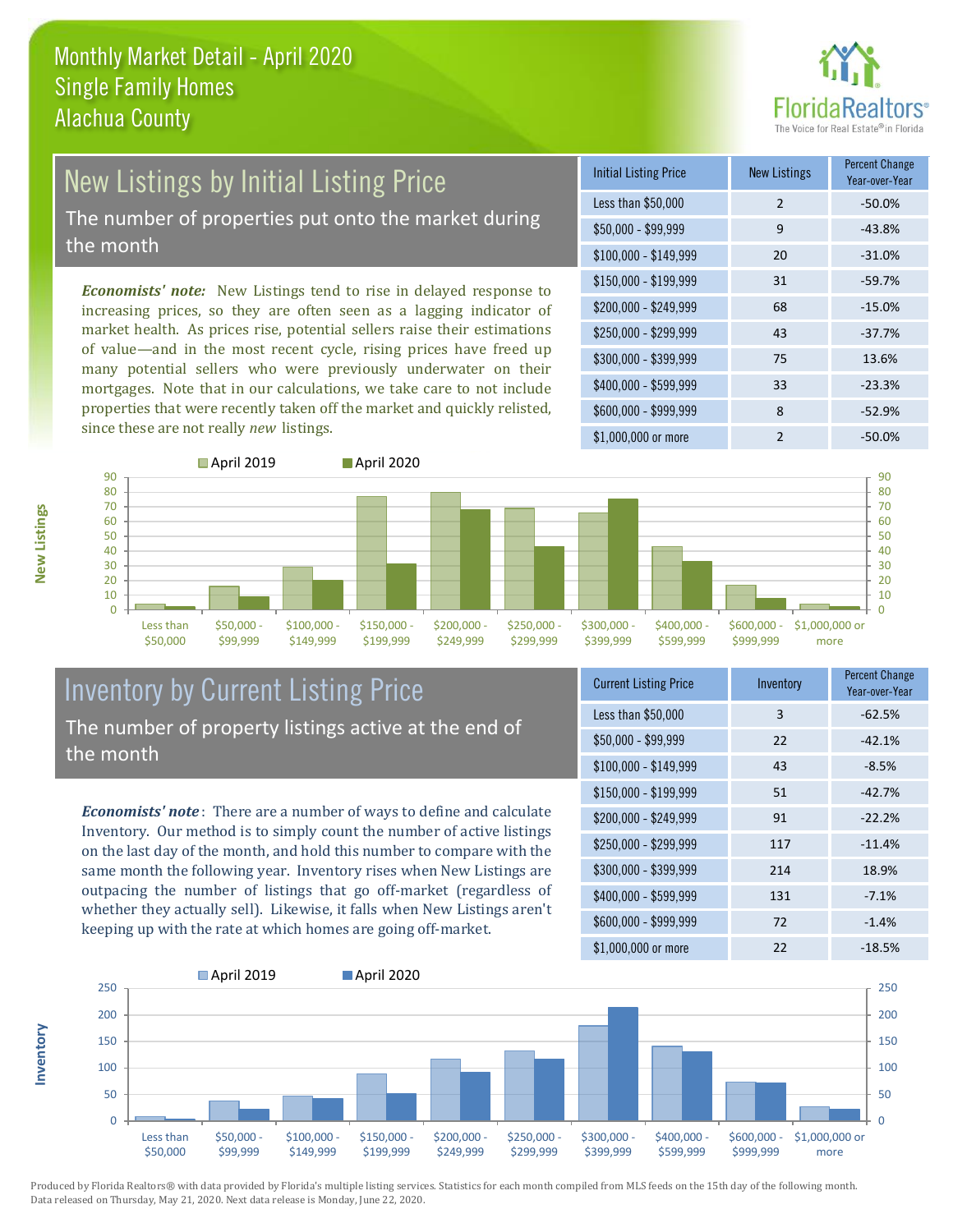## Monthly Distressed Market - April 2020 Alachua County Single Family Homes



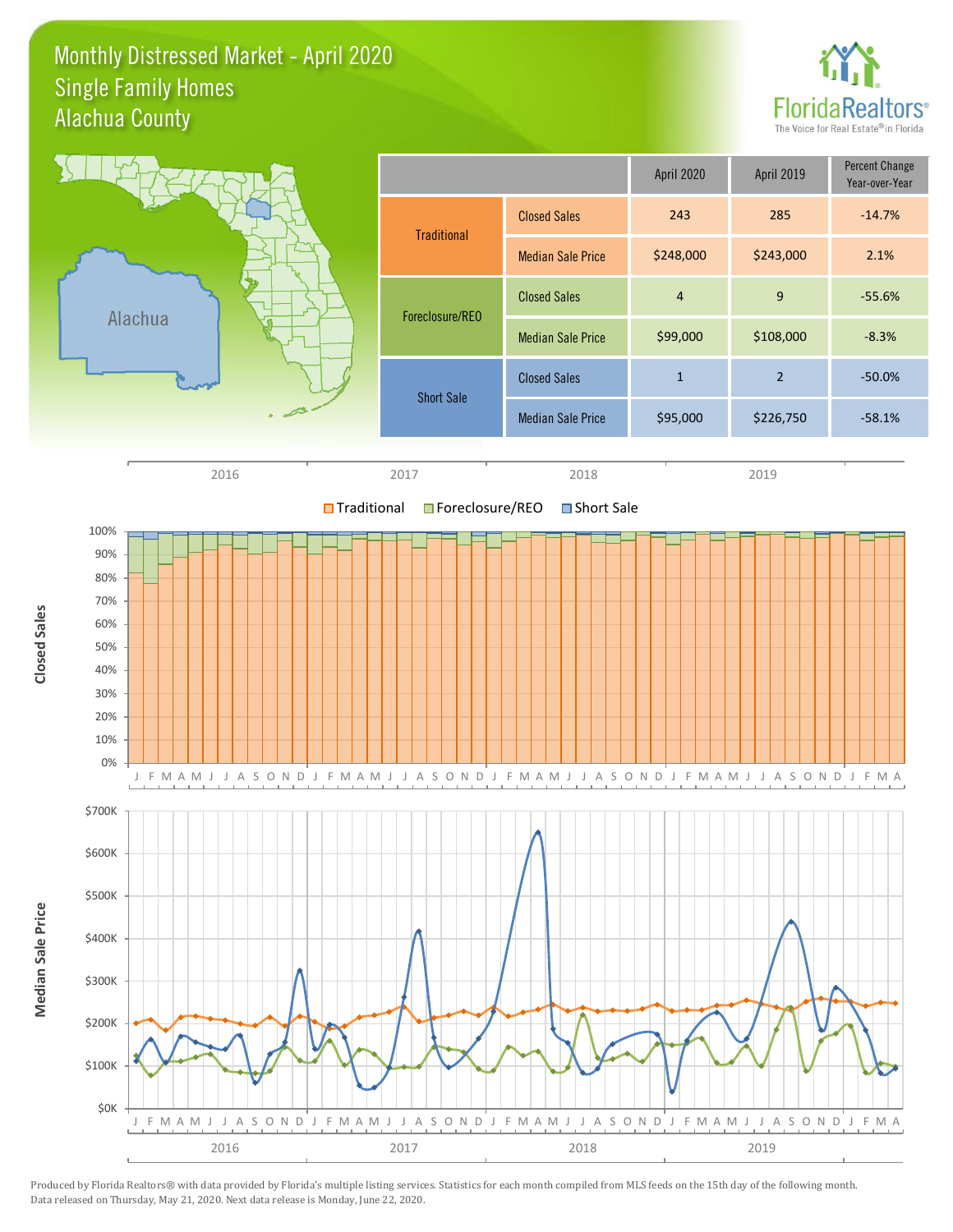Monthly Market Detail - April 2020 Alachua County Townhouses and Condos

**Closed Sales**

**Closed Sales** 





| <b>Summary Statistics</b>                                       | <b>April 2020</b> | April 2019     | <b>Percent Change</b><br>Year-over-Year |
|-----------------------------------------------------------------|-------------------|----------------|-----------------------------------------|
| <b>Closed Sales</b>                                             | 56                | 93             | $-39.8%$                                |
| Paid in Cash                                                    | 24                | 41             | $-41.5%$                                |
| <b>Median Sale Price</b>                                        | \$142,500         | \$132,500      | 7.5%                                    |
| <b>Average Sale Price</b>                                       | \$140,529         | \$134,167      | 4.7%                                    |
| <b>Dollar Volume</b>                                            | \$7.9 Million     | \$12.5 Million | $-36.9%$                                |
| <b>Median Percent of Original</b><br><b>List Price Received</b> | 98.0%             | 97.7%          | 0.3%                                    |
| <b>Median Time to Contract</b>                                  | 12 Days           | 22 Days        | $-45.5%$                                |
| <b>Median Time to Sale</b>                                      | 52 Days           | 52 Days        | 0.0%                                    |
| <b>New Pending Sales</b>                                        | 61                | 118            | $-48.3%$                                |
| <b>New Listings</b>                                             | 73                | 88             | $-17.0%$                                |
| <b>Pending Inventory</b>                                        | 88                | 141            | $-37.6%$                                |
| Inventory (Active Listings)                                     | 168               | 138            | 21.7%                                   |
| <b>Months Supply of Inventory</b>                               | 2.4               | 1.9            | 26.3%                                   |

| <b>Closed Sales</b>                                                                                                                                                                                                                                                                                                                                                                                                           | <b>Month</b>                                   | <b>Closed Sales</b> | <b>Percent Change</b><br>Year-over-Year |
|-------------------------------------------------------------------------------------------------------------------------------------------------------------------------------------------------------------------------------------------------------------------------------------------------------------------------------------------------------------------------------------------------------------------------------|------------------------------------------------|---------------------|-----------------------------------------|
| The number of sales transactions which closed during                                                                                                                                                                                                                                                                                                                                                                          | Year-to-Date<br><b>April 2020</b>              | 249<br>56           | $-4.2%$<br>$-39.8%$                     |
| the month                                                                                                                                                                                                                                                                                                                                                                                                                     | <b>March 2020</b><br>February 2020             | 87<br>57            | 27.9%<br>$-1.7%$                        |
| <b>Economists' note:</b> Closed Sales are one of the simplest—yet most<br>important—indicators for the residential real estate market. When                                                                                                                                                                                                                                                                                   | January 2020<br>December 2019<br>November 2019 | 49<br>61<br>39      | 19.5%<br>13.0%<br>$-17.0%$              |
| comparing Closed Sales across markets of different sizes, we<br>recommend comparing the percent changes in sales rather than the<br>number of sales. Closed Sales (and many other market metrics) are<br>affected by seasonal cycles, so actual trends are more accurately<br>represented by year-over-year changes (i.e. comparing a month's sales<br>to the amount of sales in the same month in the previous year), rather | October 2019<br>September 2019<br>August 2019  | 48<br>50<br>95      | $-17.2%$<br>0.0%<br>23.4%               |
|                                                                                                                                                                                                                                                                                                                                                                                                                               | <b>July 2019</b><br>June 2019<br>May 2019      | 89<br>98<br>104     | $-23.9%$<br>$-11.7%$<br>$-2.8%$         |
| than changes from one month to the next.                                                                                                                                                                                                                                                                                                                                                                                      | <b>April 2019</b>                              | 93                  | 5.7%                                    |

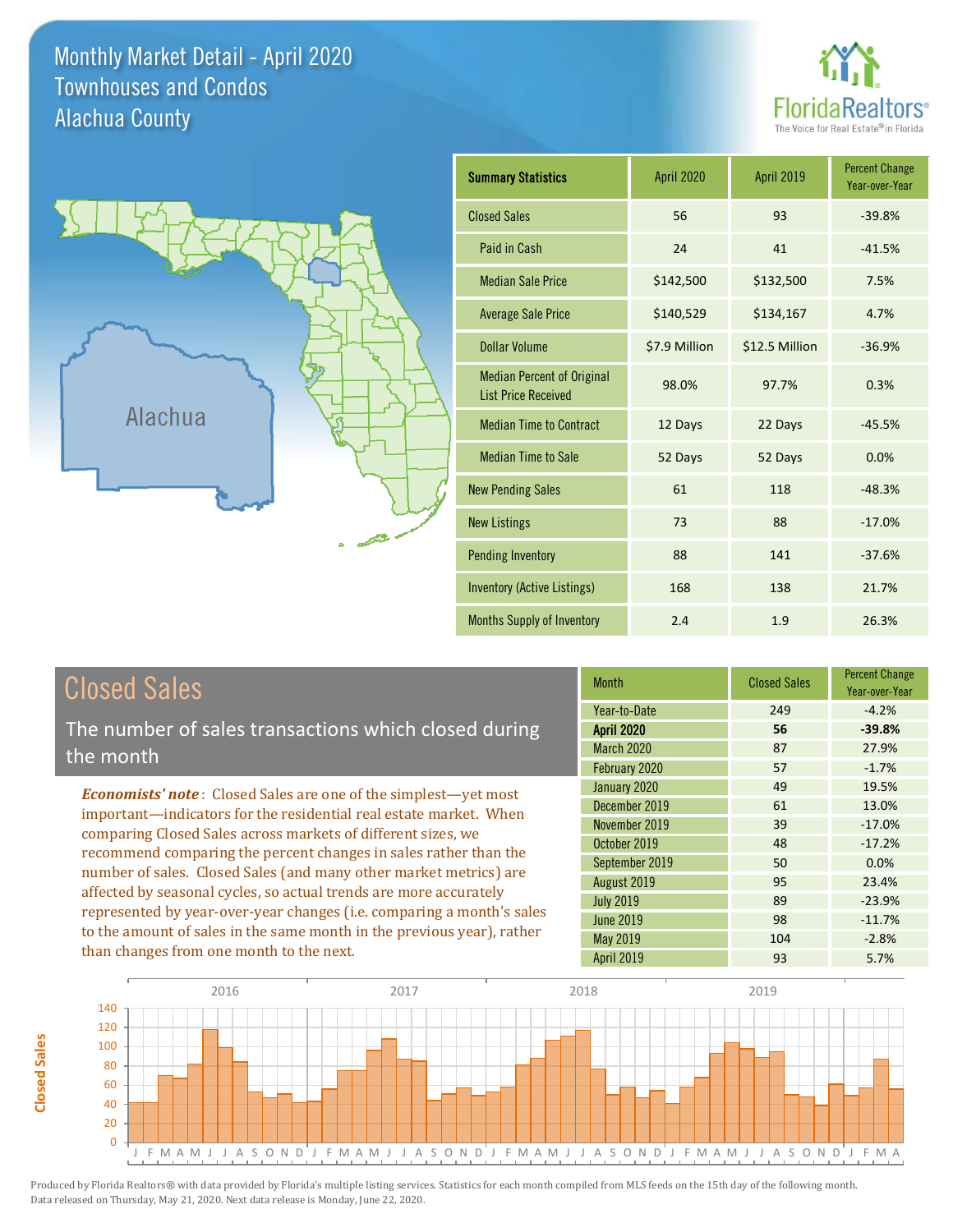

## Closed Sales by Sale Price

The number of sales transactions which closed during the month

*Economists' note:* Closed Sales are one of the simplest—yet most important—indicators for the residential real estate market. When comparing Closed Sales across markets of different sizes, we recommend comparing the percent changes in sales rather than the number of sales. Closed Sales (and many other market metrics) are affected by seasonal cycles, so actual trends are more accurately represented by year-over-year changes (i.e. comparing a month's sales to the amount of sales in the same month in the previous year), rather than changes from one month to the next.

| <b>Sale Price</b>     | <b>Closed Sales</b> | <b>Percent Change</b><br>Year-over-Year |
|-----------------------|---------------------|-----------------------------------------|
| Less than \$50,000    | $\Omega$            | $-100.0%$                               |
| $$50,000 - $99,999$   | 13                  | $-31.6%$                                |
| $$100,000 - $149,999$ | 19                  | $-55.8%$                                |
| $$150,000 - $199,999$ | 19                  | 5.6%                                    |
| \$200,000 - \$249,999 | 3                   | $-62.5%$                                |
| \$250,000 - \$299,999 | 2                   | 100.0%                                  |
| \$300,000 - \$399,999 | $\Omega$            | N/A                                     |
| \$400,000 - \$599,999 | $\Omega$            | N/A                                     |
| \$600,000 - \$999,999 | $\Omega$            | N/A                                     |
| \$1,000,000 or more   | ŋ                   | N/A                                     |



### Median Time to Contract by Sale Price The median number of days between the listing date and contract date for all Closed Sales during the month

*Economists' note* : Like Time to Sale, Time to Contract is a measure of the length of the home selling process calculated for sales which closed during the month. The difference is that Time to Contract measures the number of days between the initial listing of a property and the signing of the contract which eventually led to the closing of the sale. When the gap between Median Time to Contract and Median Time to Sale grows, it is usually a sign of longer closing times and/or declining numbers of cash sales.

| <b>Sale Price</b>     | <b>Median Time to</b><br>Contract | <b>Percent Change</b><br>Year-over-Year |
|-----------------------|-----------------------------------|-----------------------------------------|
| Less than \$50,000    | (No Sales)                        | N/A                                     |
| $$50,000 - $99,999$   | 9 Days                            | $-10.0%$                                |
| $$100,000 - $149,999$ | 13 Days                           | $-23.5%$                                |
| $$150,000 - $199,999$ | 7 Days                            | $-41.7%$                                |
| \$200,000 - \$249,999 | 35 Days                           | $-7.9%$                                 |
| \$250,000 - \$299,999 | 185 Days                          | $-20.6%$                                |
| \$300,000 - \$399,999 | (No Sales)                        | N/A                                     |
| \$400,000 - \$599,999 | (No Sales)                        | N/A                                     |
| \$600,000 - \$999,999 | (No Sales)                        | N/A                                     |
| \$1,000,000 or more   | (No Sales)                        | N/A                                     |



**Closed Sales**

**Median Time to Contract Median Time to Contract**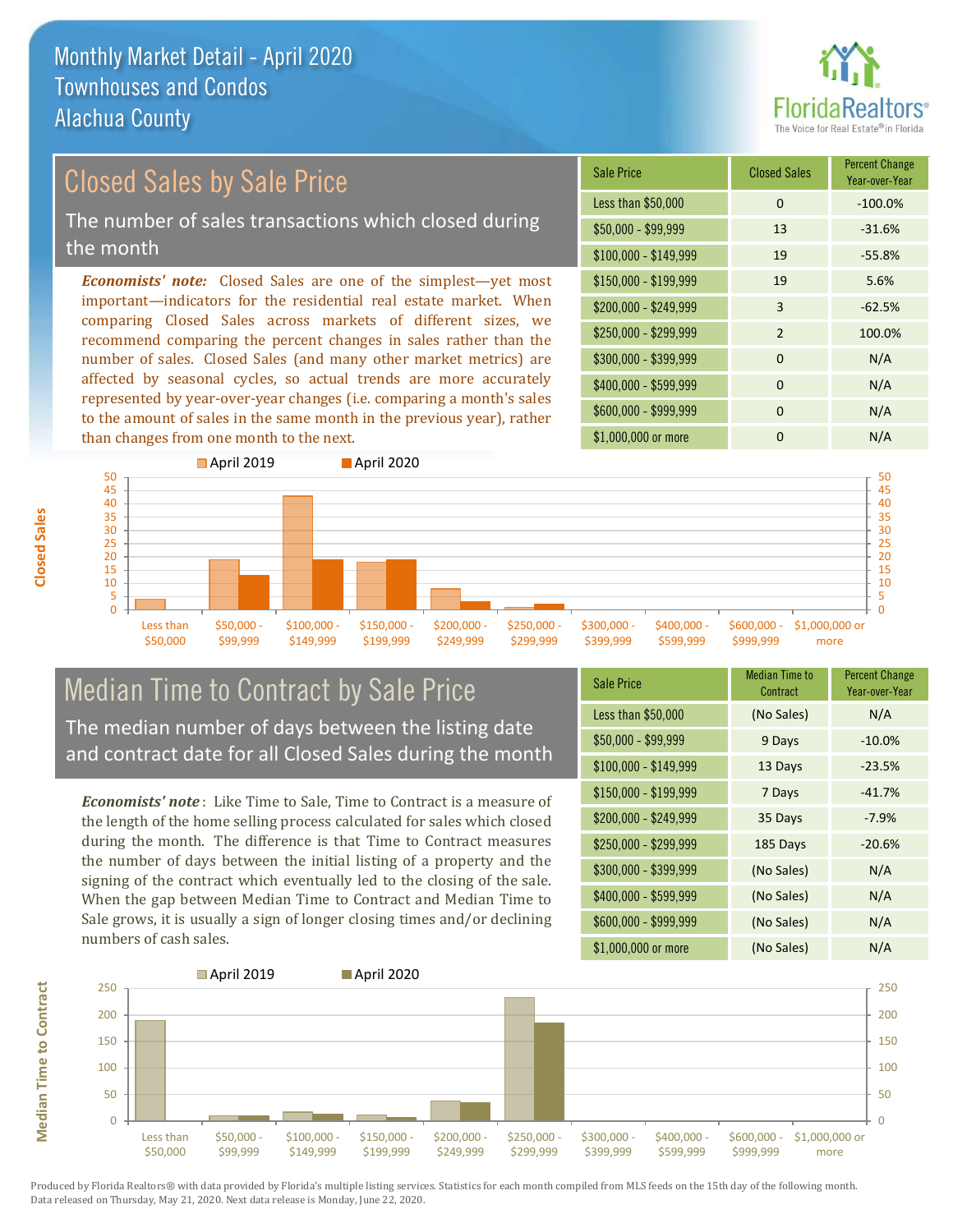

# New Listings by Initial Listing Price

The number of properties put onto the market during the month

*Economists' note:* New Listings tend to rise in delayed response to increasing prices, so they are often seen as a lagging indicator of market health. As prices rise, potential sellers raise their estimations of value—and in the most recent cycle, rising prices have freed up many potential sellers who were previously underwater on their mortgages. Note that in our calculations, we take care to not include properties that were recently taken off the market and quickly relisted, since these are not really *new* listings.

| <b>Initial Listing Price</b> | <b>New Listings</b> | <b>Percent Change</b><br>Year-over-Year |
|------------------------------|---------------------|-----------------------------------------|
| Less than \$50,000           | 0                   | $-100.0%$                               |
| \$50,000 - \$99,999          | 13                  | $-43.5%$                                |
| $$100,000 - $149,999$        | 32                  | $-17.9%$                                |
| $$150,000 - $199,999$        | 19                  | 18.8%                                   |
| \$200,000 - \$249,999        | 6                   | 100.0%                                  |
| \$250,000 - \$299,999        | 1                   | $-80.0%$                                |
| \$300,000 - \$399,999        | $\mathbf{1}$        | N/A                                     |
| \$400,000 - \$599,999        | 0                   | N/A                                     |
| \$600,000 - \$999,999        | 1                   | N/A                                     |
| \$1,000,000 or more          | 0                   | N/A                                     |



## Inventory by Current Listing Price The number of property listings active at the end of the month

*Economists' note* : There are a number of ways to define and calculate Inventory. Our method is to simply count the number of active listings on the last day of the month, and hold this number to compare with the same month the following year. Inventory rises when New Listings are outpacing the number of listings that go off-market (regardless of whether they actually sell). Likewise, it falls when New Listings aren't keeping up with the rate at which homes are going off-market.

| <b>Current Listing Price</b> | Inventory      | <b>Percent Change</b><br>Year-over-Year |
|------------------------------|----------------|-----------------------------------------|
| Less than \$50,000           | $\overline{4}$ | 300.0%                                  |
| $$50,000 - $99,999$          | 38             | $-9.5%$                                 |
| $$100,000 - $149,999$        | 47             | 2.2%                                    |
| $$150,000 - $199,999$        | 33             | 43.5%                                   |
| \$200,000 - \$249,999        | 22             | 214.3%                                  |
| \$250,000 - \$299,999        | 11             | $-31.3%$                                |
| \$300,000 - \$399,999        | 6              | 500.0%                                  |
| \$400,000 - \$599,999        | $\overline{4}$ | 100.0%                                  |
| \$600,000 - \$999,999        | 3              | N/A                                     |
| \$1,000,000 or more          | 0              | N/A                                     |



Produced by Florida Realtors® with data provided by Florida's multiple listing services. Statistics for each month compiled from MLS feeds on the 15th day of the following month. Data released on Thursday, May 21, 2020. Next data release is Monday, June 22, 2020.

**Inventory**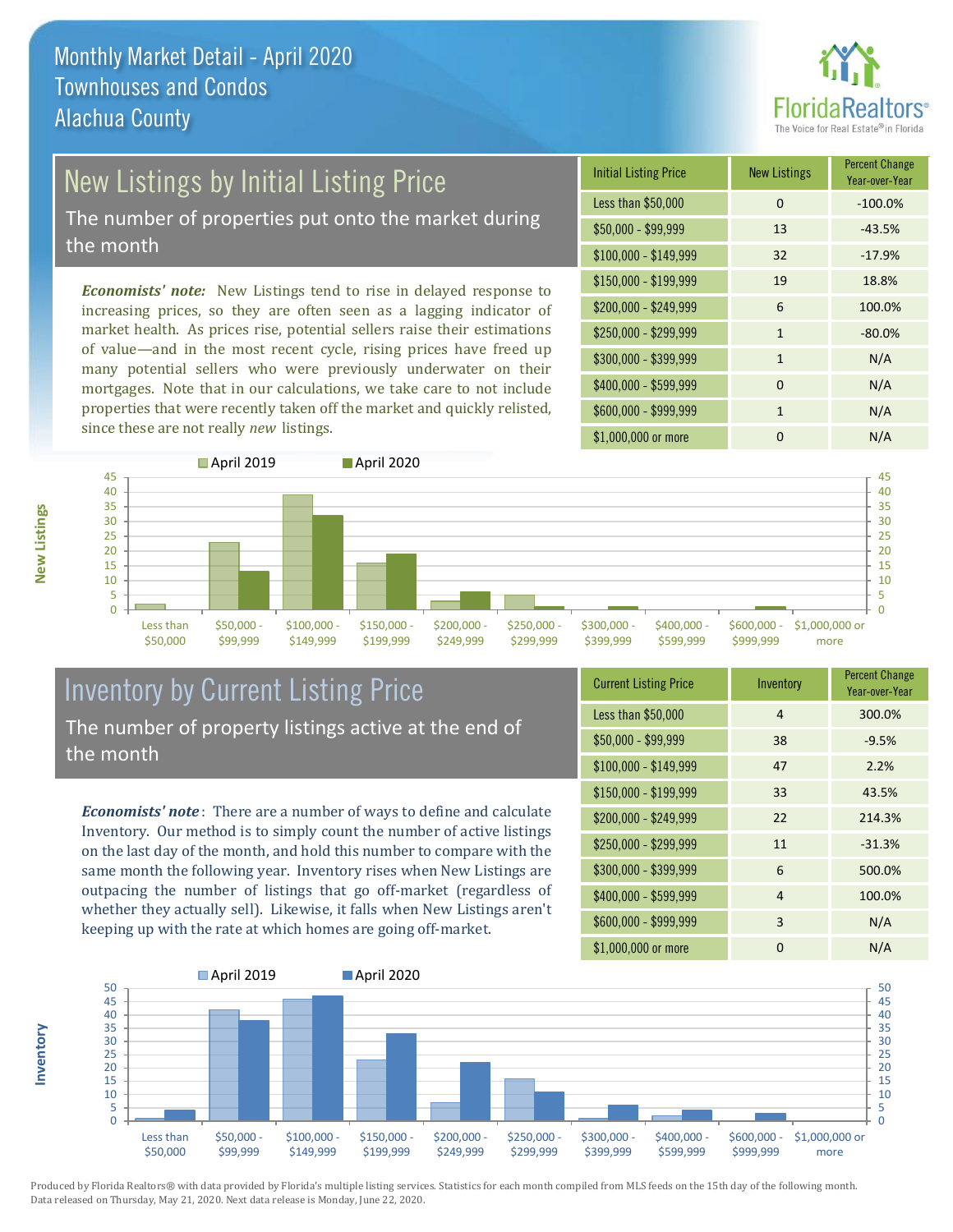Monthly Distressed Market - April 2020 Alachua County Townhouses and Condos



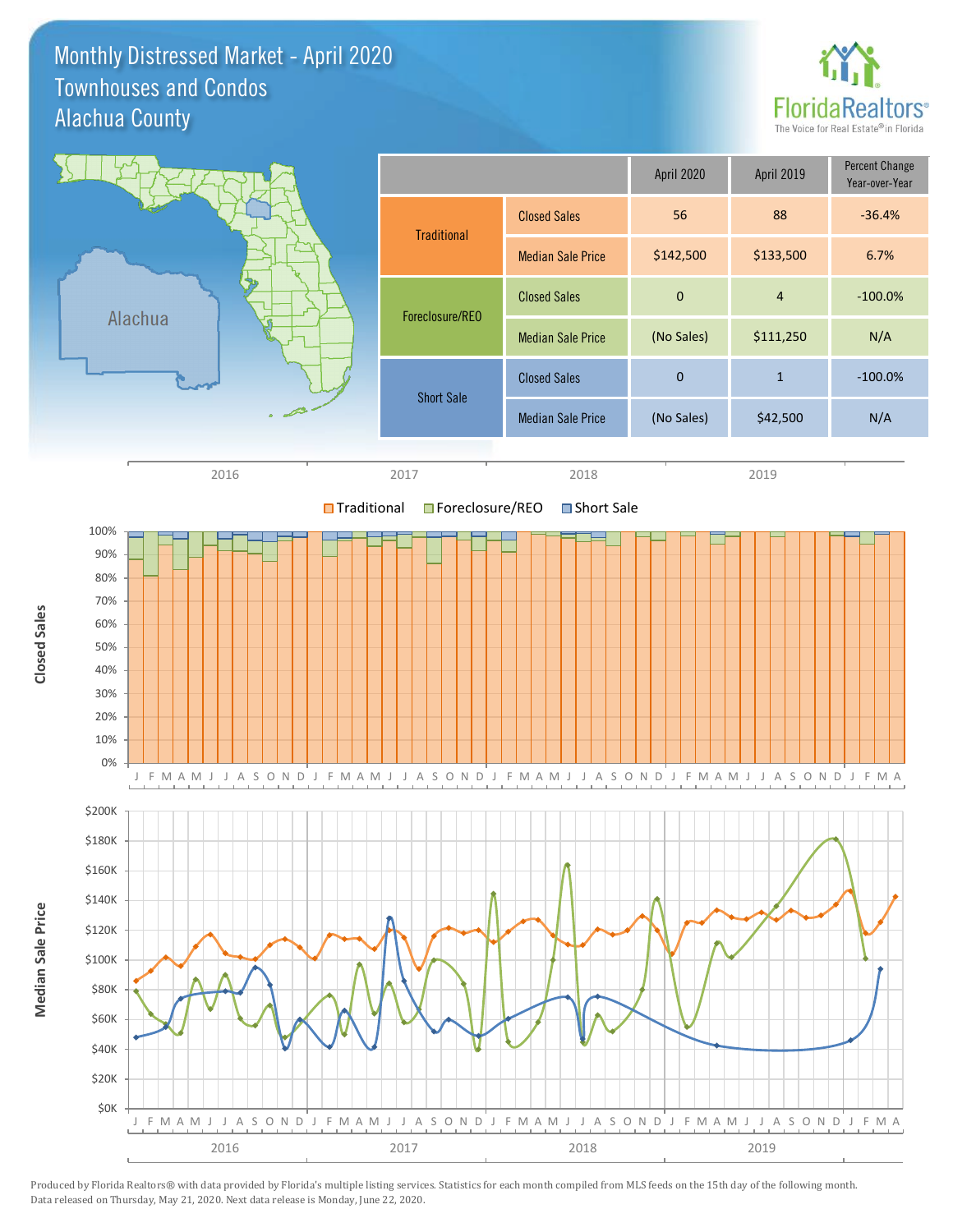#### Monthly Market Detail - April 2020 Alachua County Manufactured Homes





| <b>Summary Statistics</b>                                | April 2020     | April 2019     | <b>Percent Change</b><br>Year-over-Year |
|----------------------------------------------------------|----------------|----------------|-----------------------------------------|
| <b>Closed Sales</b>                                      | 10             | 14             | $-28.6%$                                |
| Paid in Cash                                             | $\overline{4}$ | $\overline{7}$ | $-42.9%$                                |
| <b>Median Sale Price</b>                                 | \$129,500      | \$79,700       | 62.5%                                   |
| <b>Average Sale Price</b>                                | \$123,490      | \$88,554       | 39.5%                                   |
| Dollar Volume                                            | \$1.2 Million  | \$1.2 Million  | $-0.4%$                                 |
| Median Percent of Original<br><b>List Price Received</b> | 89.0%          | 94.6%          | $-5.9%$                                 |
| <b>Median Time to Contract</b>                           | 45 Days        | 71 Days        | $-36.6%$                                |
| <b>Median Time to Sale</b>                               | 77 Days        | 96 Days        | $-19.8%$                                |
| <b>New Pending Sales</b>                                 | 14             | 21             | $-33.3%$                                |
| <b>New Listings</b>                                      | 12             | 10             | 20.0%                                   |
| Pending Inventory                                        | 32             | 29             | 10.3%                                   |
| Inventory (Active Listings)                              | 44             | 43             | 2.3%                                    |
| Months Supply of Inventory                               | 4.5            | 4.1            | 9.8%                                    |

# Closed Sales

The number of sales transactions which closed during the month

*Economists' note* : Closed Sales are one of the simplest—yet most important—indicators for the residential real estate market. When comparing Closed Sales across markets of different sizes, we recommend comparing the percent changes in sales rather than the number of sales. Closed Sales (and many other market metrics) are affected by seasonal cycles, so actual trends are more accurately represented by year-over-year changes (i.e. comparing a month's sales to the amount of sales in the same month in the previous year), rather than changes from one month to the next.

| <b>Month</b>      | <b>Closed Sales</b> | <b>Percent Change</b><br>Year-over-Year |
|-------------------|---------------------|-----------------------------------------|
| Year-to-Date      | 31                  | $-31.1%$                                |
| <b>April 2020</b> | 10                  | $-28.6%$                                |
| <b>March 2020</b> | 9                   | $-18.2%$                                |
| February 2020     | $\mathbf{1}$        | $-90.0%$                                |
| January 2020      | 11                  | 10.0%                                   |
| December 2019     | 10                  | 0.0%                                    |
| November 2019     | 8                   | $-11.1%$                                |
| October 2019      | 10                  | 25.0%                                   |
| September 2019    | 16                  | 220.0%                                  |
| August 2019       | 11                  | $-15.4%$                                |
| <b>July 2019</b>  | 9                   | $-18.2%$                                |
| <b>June 2019</b>  | 13                  | 8.3%                                    |
| May 2019          | 10                  | $-28.6%$                                |
| April 2019        | 14                  | 100.0%                                  |

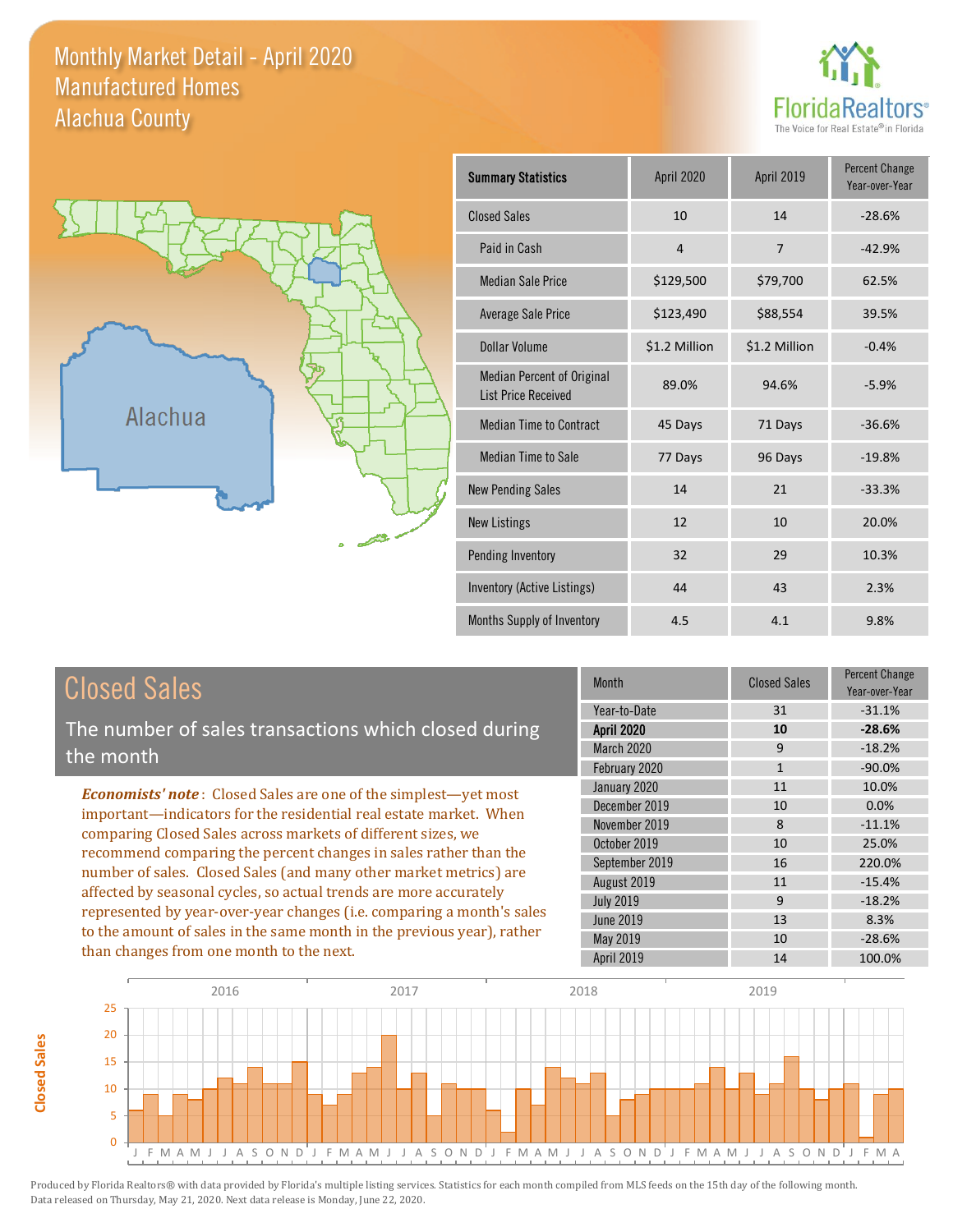

# Closed Sales by Sale Price

The number of sales transactions which closed during the month

*Economists' note:* Closed Sales are one of the simplest—yet most important—indicators for the residential real estate market. When comparing Closed Sales across markets of different sizes, we recommend comparing the percent changes in sales rather than the number of sales. Closed Sales (and many other market metrics) are affected by seasonal cycles, so actual trends are more accurately represented by year-over-year changes (i.e. comparing a month's sales to the amount of sales in the same month in the previous year), rather than changes from one month to the next.

| Sale Price            | <b>Closed Sales</b> | <b>Percent Change</b><br>Year-over-Year |
|-----------------------|---------------------|-----------------------------------------|
| Less than \$50,000    | $\mathbf{1}$        | $-50.0%$                                |
| \$50,000 - \$99,999   | $\mathbf{1}$        | $-88.9%$                                |
| $$100,000 - $149,999$ | 6                   | 200.0%                                  |
| $$150,000 - $199,999$ | $\overline{2}$      | 100.0%                                  |
| \$200,000 - \$249,999 | 0                   | N/A                                     |
| \$250,000 - \$299,999 | $\Omega$            | N/A                                     |
| \$300,000 - \$399,999 | $\Omega$            | N/A                                     |
| \$400,000 - \$599,999 | 0                   | N/A                                     |
| \$600,000 - \$999,999 | <sup>0</sup>        | N/A                                     |
| \$1,000,000 or more   | n                   | N/A                                     |



#### Median Time to Contract by Sale Price The median number of days between the listing date and contract date for all Closed Sales during the month

*Economists' note* : Like Time to Sale, Time to Contract is a measure of the length of the home selling process calculated for sales which closed during the month. The difference is that Time to Contract measures the number of days between the initial listing of a property and the signing of the contract which eventually led to the closing of the sale. When the gap between Median Time to Contract and Median Time to Sale grows, it is usually a sign of longer closing times and/or declining numbers of cash sales.

| Sale Price            | <b>Median Time to</b><br>Contract | <b>Percent Change</b><br>Year-over-Year |
|-----------------------|-----------------------------------|-----------------------------------------|
| Less than \$50,000    | 47 Days                           | 4.4%                                    |
| \$50,000 - \$99,999   | 43 Days                           | $-41.9%$                                |
| $$100,000 - $149,999$ | 26 Days                           | $-38.1%$                                |
| $$150,000 - $199,999$ | 157 Days                          | 3040.0%                                 |
| $$200,000 - $249,999$ | (No Sales)                        | N/A                                     |
| \$250,000 - \$299,999 | (No Sales)                        | N/A                                     |
| \$300,000 - \$399,999 | (No Sales)                        | N/A                                     |
| \$400,000 - \$599,999 | (No Sales)                        | N/A                                     |
| \$600,000 - \$999,999 | (No Sales)                        | N/A                                     |
| \$1,000,000 or more   | (No Sales)                        | N/A                                     |



**Median Time to Contract**

**Median Time to Contract**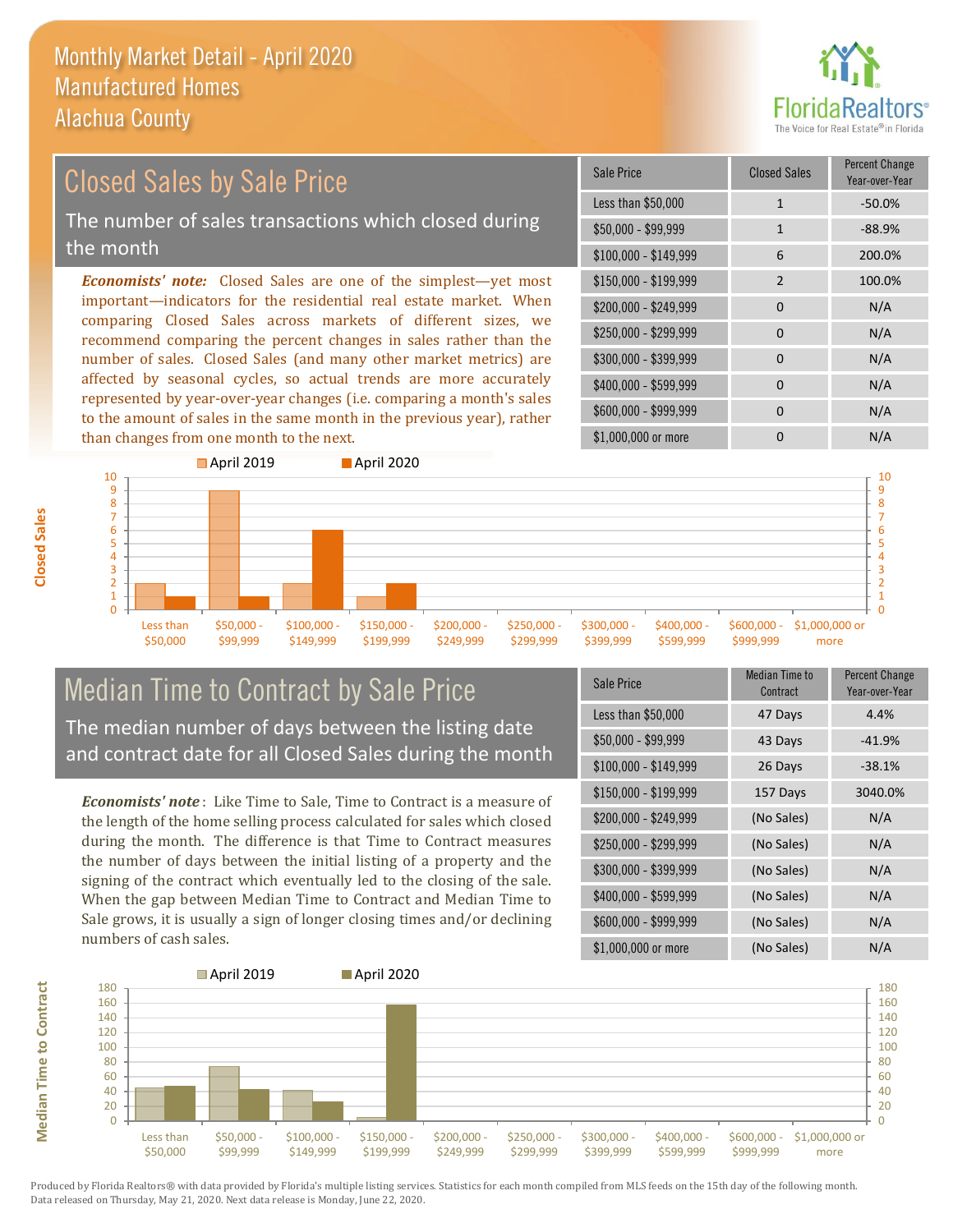

# New Listings by Initial Listing Price

The number of properties put onto the market during the month

*Economists' note:* New Listings tend to rise in delayed response to increasing prices, so they are often seen as a lagging indicator of market health. As prices rise, potential sellers raise their estimations of value—and in the most recent cycle, rising prices have freed up many potential sellers who were previously underwater on their mortgages. Note that in our calculations, we take care to not include properties that were recently taken off the market and quickly relisted, since these are not really *new* listings.

| <b>Initial Listing Price</b> | <b>New Listings</b> | <b>Percent Change</b><br>Year-over-Year |
|------------------------------|---------------------|-----------------------------------------|
| Less than \$50,000           | 0                   | $-100.0%$                               |
| \$50,000 - \$99,999          | $\overline{2}$      | 0.0%                                    |
| $$100,000 - $149,999$        | 5                   | 66.7%                                   |
| $$150,000 - $199,999$        | 3                   | 50.0%                                   |
| \$200,000 - \$249,999        | $\overline{2}$      | N/A                                     |
| \$250,000 - \$299,999        | $\Omega$            | N/A                                     |
| \$300,000 - \$399,999        | 0                   | N/A                                     |
| \$400,000 - \$599,999        | $\Omega$            | N/A                                     |
| \$600,000 - \$999,999        | $\Omega$            | N/A                                     |
| \$1,000,000 or more          | ი                   | N/A                                     |



### Inventory by Current Listing Price The number of property listings active at the end of the month

*Economists' note* : There are a number of ways to define and calculate Inventory. Our method is to simply count the number of active listings on the last day of the month, and hold this number to compare with the same month the following year. Inventory rises when New Listings are outpacing the number of listings that go off-market (regardless of whether they actually sell). Likewise, it falls when New Listings aren't keeping up with the rate at which homes are going off-market.

| <b>Current Listing Price</b> | Inventory      | Percent Change<br>Year-over-Year |
|------------------------------|----------------|----------------------------------|
| Less than \$50,000           | $\mathbf{1}$   | $-85.7%$                         |
| $$50,000 - $99,999$          | 9              | $-35.7%$                         |
| $$100,000 - $149,999$        | 19             | 35.7%                            |
| $$150,000 - $199,999$        | 6              | 50.0%                            |
| \$200,000 - \$249,999        | 5              | 150.0%                           |
| \$250,000 - \$299,999        | 0              | $-100.0%$                        |
| \$300,000 - \$399,999        | $\mathbf{1}$   | N/A                              |
| \$400,000 - \$599,999        | $\mathbf{1}$   | 0.0%                             |
| \$600,000 - \$999,999        | 0              | N/A                              |
| \$1,000,000 or more          | $\mathfrak{p}$ | N/A                              |